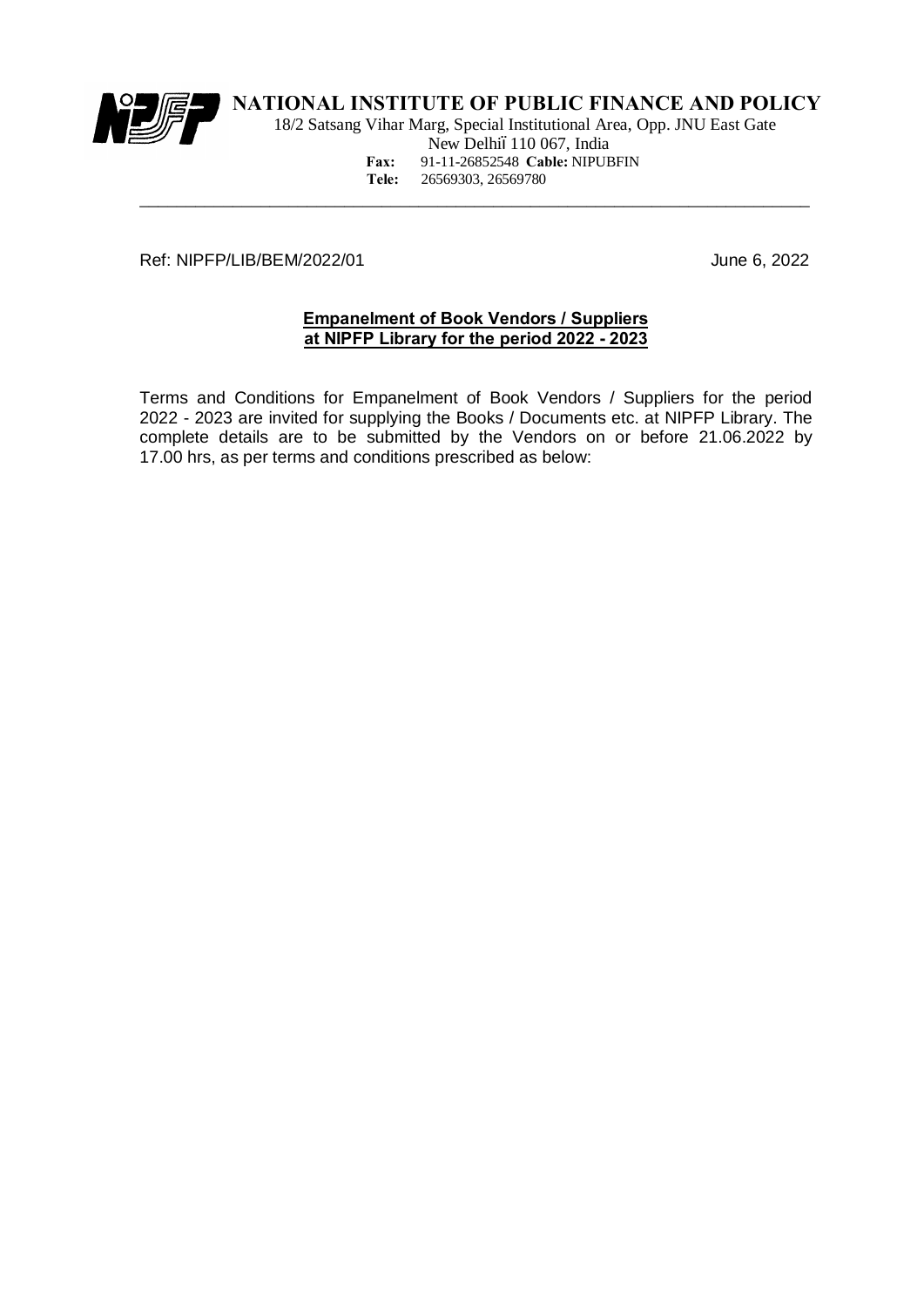

18/2 Satsang Vihar Marg, Special Institutional Area, Opp. JNU East Gate

New Delhió110 067, India

**Fax:** 91-11-26852548 **Cable:** NIPUBFIN

**Tele:** 26569303, 26569780

#### **Terms and Conditions for Empanelment of Book Vendors / Suppliers at NIPFP Library for the period 2022 - 2023**

- 1. Books ordered should be supplied within a period of 15 days in the case of Indian publications and 6 weeks in the case of foreign publications.
- 2. Minimum Discount on the original price of books and reports is as below:

#### **Documents supplied by the Vendors:**

- Indian Publications 20%
- Foreign Publications 20% with bank conversion rate

#### **Documents supplied by the Publishers directly:**

- Indian Publications 25%
- Foreign publication 20% with bank conversion rate
- 3. RBI Exchange rate should be applicable on the date of Purchase Order and should also be clearly indicated on the invoice.
- 4. The supply should be free of freight charges.
- 5. The prices in the invoice should be indicated in original currencies.
- 6. Mandatory enclosures with Invoice
	- a. A copy of publisher's / distributor's invoice as price proof
	- b. A currency conversion proof with date
- 7. If a bookseller fails to comply with 2 consecutive orders for the supply of books and publications within reasonable time, which are in print, will be debarred from supplying books to the Library.
- 8. In case of unforeseen delay in supply, the concerned empanelled vendor should send a request for extension of time with reasons and proof for delay in supply at least five (05) working days before the due date of supply. Competent Authoritiesq decision would be final to provide extension or cancel the order.
- 9. If the reason for delay is justified with adequate proof e.g., communication from publisher/publisher's distributor or stockiest, the Library may consider extension of time as may deem fit.
- 10. The Library often requires publications on an urgent basis and in such cases it will be binding on the bookseller to supply the book(s) without any loss of time.
- 11. Defective publications, whenever noticed, will be replaced by the bookseller immediately. The cost of books paid will have to be refunded in case the publication is not available.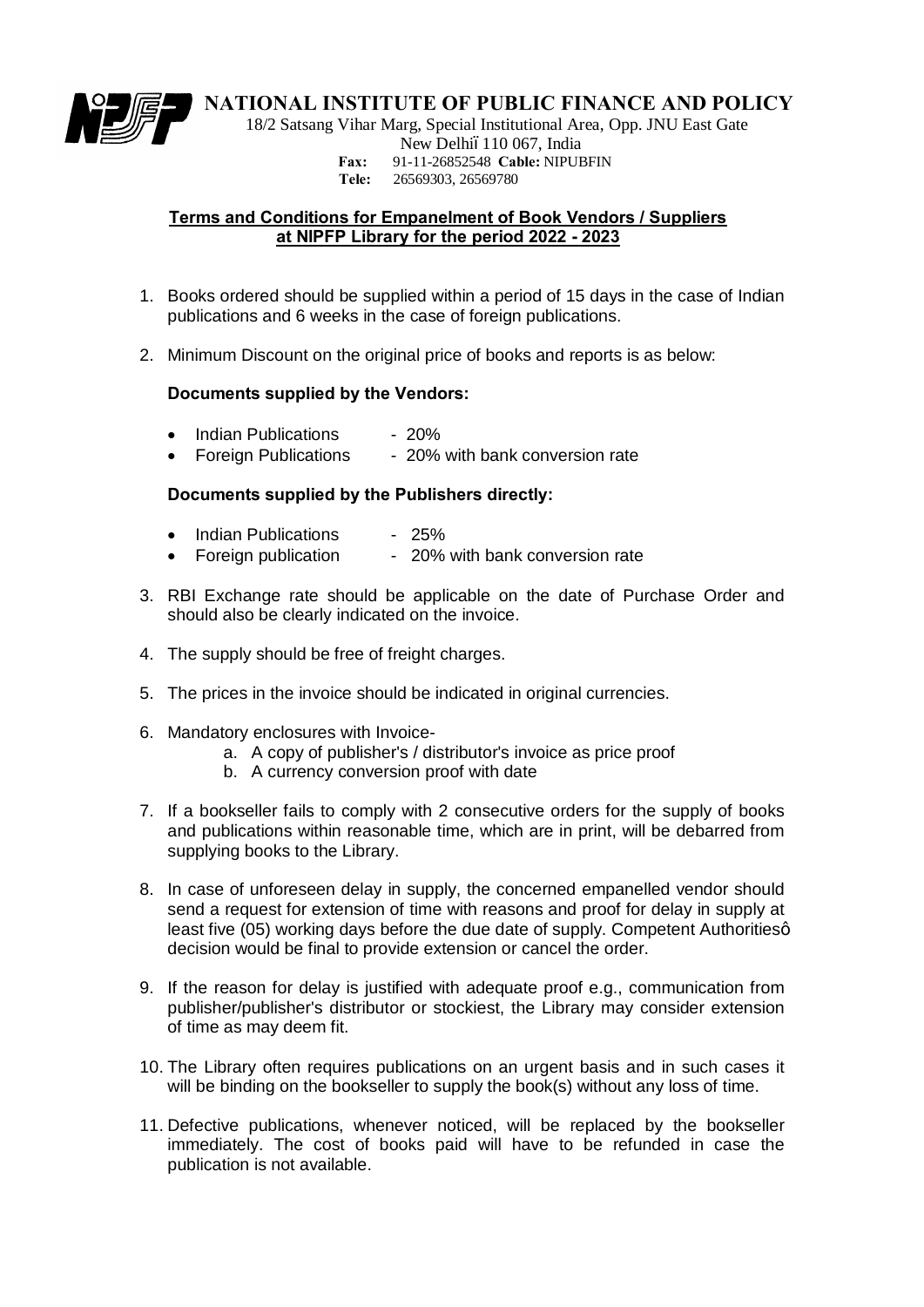

18/2 Satsang Vihar Marg, Special Institutional Area, Opp. JNU East Gate

New Delhió110 067, India

**Fax:** 91-11-26852548 **Cable:** NIPUBFIN

- **Tele:** 26569303, 26569780
- 12. In case of short discount or no discount publications, it will be the responsibility of the bookseller to satisfy the library that the publications are really short discounted or no discounted books. The Bills will also carry the conversion rate (in case of Foreign Publications) and certificate to the effect that the publications are "No-discount or Short-discount publications.+
- 13. The bookseller will send the typed or computerized bill in duplicate within seven days from the receipt of intimation for the books approved. The following certificate should be typed on the body of the bill:

*"Certified that books supplied vide this bill are not remainder stock and are latest editions. Further certified that prices charged are correct and those fixed by the publishers.*+

- 14. It will be the responsibility of the bookseller to produce original publishers aprice proof/invoice for verification of the price in case of publication where the price is not printed on the book.
- 15. Every price proof and currency conversion proof should be countersigned by the authorized signatory and also contain the seal of the vendor.
- 16. The vendor should mention about different other agencies held by it and the subjects in which it specializes.
- 17. Incomplete and conditional responses will not be considered.
- 18. Responses received after the deadline will not be considered.
- 19. The Senior Library & Information Officer reserves the right to disapprove any offer of rates from the vendor though it may be the lowest without assigning any reason whatsoever. The approval of the offer of firm regarding rates does not confer any right to claim indents from the library.

**If the above-mentioned Terms & Conditions are accepted, the acceptance letter with the documents mentioned in Annexure-II along with communication address such as E-mail ID and Mobile Number, etc., may be sent within 15 working days from the issuing date of this Notice on website to:**

**Senior Library and Information Officer NIPFP Library National Institute of Public Finance and Policy 18/2, Satsang Vihar Marg Special Institutional Area, Near JNU East Gate New Delhi-110 067**

**No request for consideration for empanelment will be entertained under any circumstances after the last date.**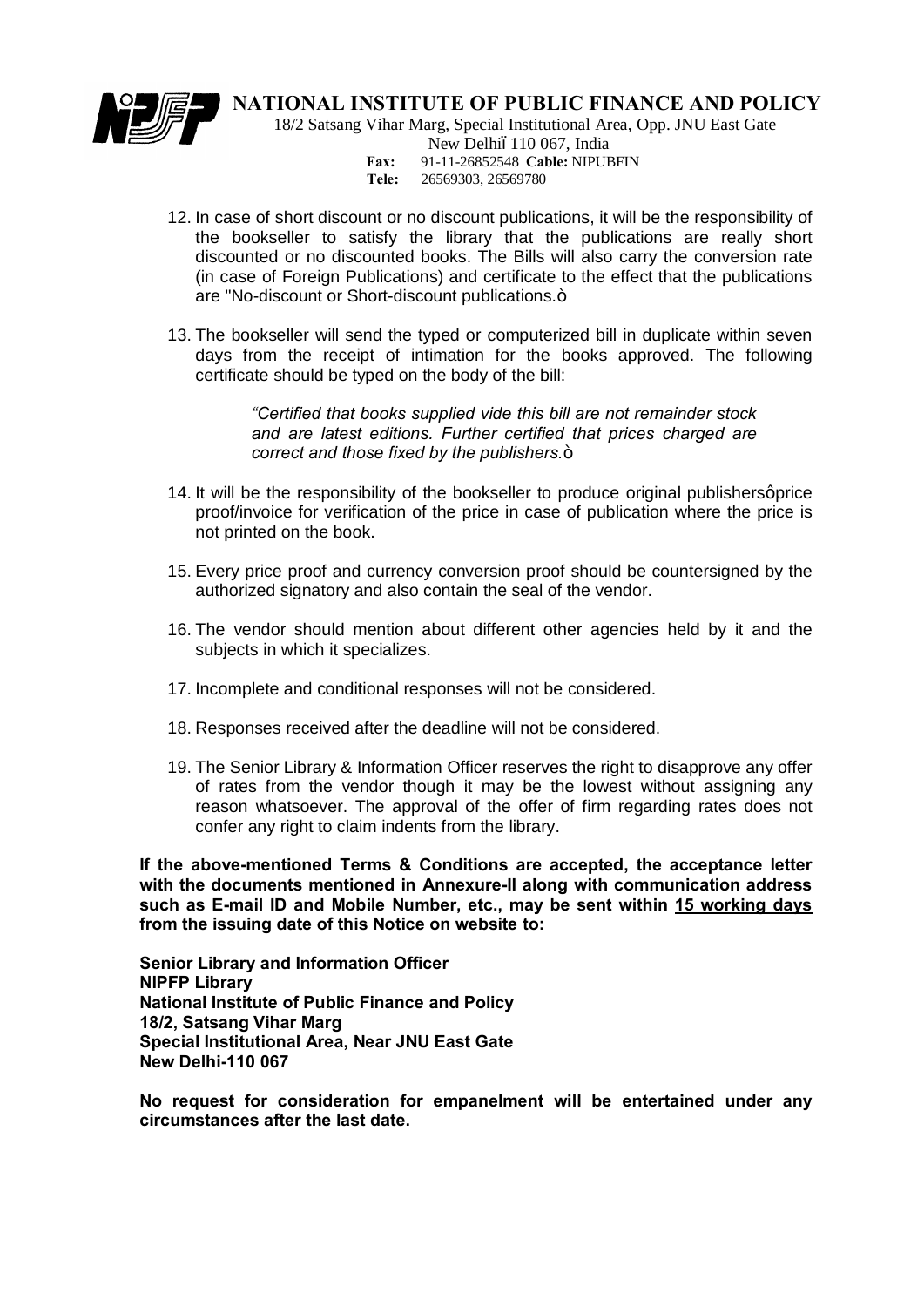

 18/2 Satsang Vihar Marg, Special Institutional Area, Opp. JNU East Gate New Delhió110 067, India **Fax:** 91-11-26852548 **Cable:** NIPUBFIN **Tele:** 26569303, 26569780

**ANNEXURE - I**

- 1. Name of the Firm:
- 2. Address (with Contact No. and E-mail):
- 3. Legal Status of the Firm (e.g., company, firm, sole proprietorship)
- 4. Year of starting the Firm with Registration Number / Date:
- 5. PAN/TAN No.:
- 6. GST Registration No.:
- 7. Are you a Member of Federation of Publishersgand BooksellersgAssociation of India (FBAI)? (Yes/No):
- 8. Are you directly dealing with Major Foreign/Indian publishers? (Yes/No):
- 9. Major subject areas in which your firm handles supply of books:
- 10. Any other relevant information

I/We hereby declare that I/We shall abide by the terms & conditions and rules & regulations of National Institute of Public Finance and Policy, New Delhi as laid down in the said document.

Authorized Signatory (with Designation) & Seal of the Firm:

Date:

Place:

*\*All entries in the form should be legible and filled clearly on the letterhead of the firm. If the space for furnishing information is not sufficient, a separate sheet duly signed by the authorized signatory may be attached. No overwriting or correction is permitted in the Form.*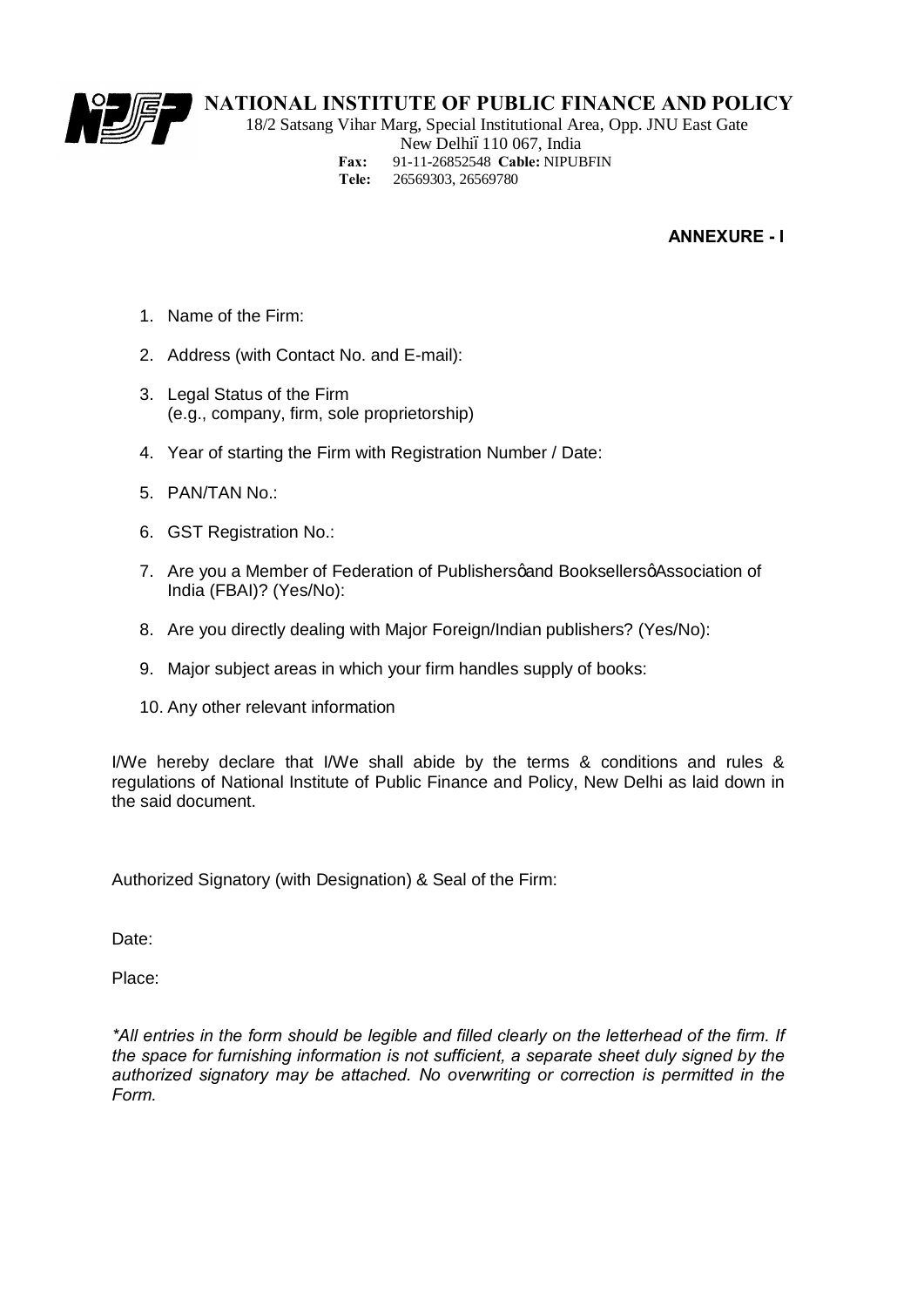

 18/2 Satsang Vihar Marg, Special Institutional Area, Opp. JNU East Gate New Delhió110 067, India **Fax:** 91-11-26852548 **Cable:** NIPUBFIN **Tele:** 26569303, 26569780

**ANNEXURE - II**

### **CHECK LIST OF ENCLOSURES TO BE SUBMITTED WITH THE APPLICATION FORM**

- 1. A photocopy of current year Membership Certificate of any Publisher and Booksellers Association or Federation where the vendor is a member.
- 2. Copy of Last years Income-Tax Clearance Certificate of the vendor from the Appropriate Authority.
- 3. Copy of PAN/TAN Card
- 4. Copy of GST Registration document
- 5. Documentary evidence of major Foreign/Indian publishers you are directly dealing with (Give Names/Address)
- 6. Documentary evidence of major Subject Areas in which the vendor handles supply of books.